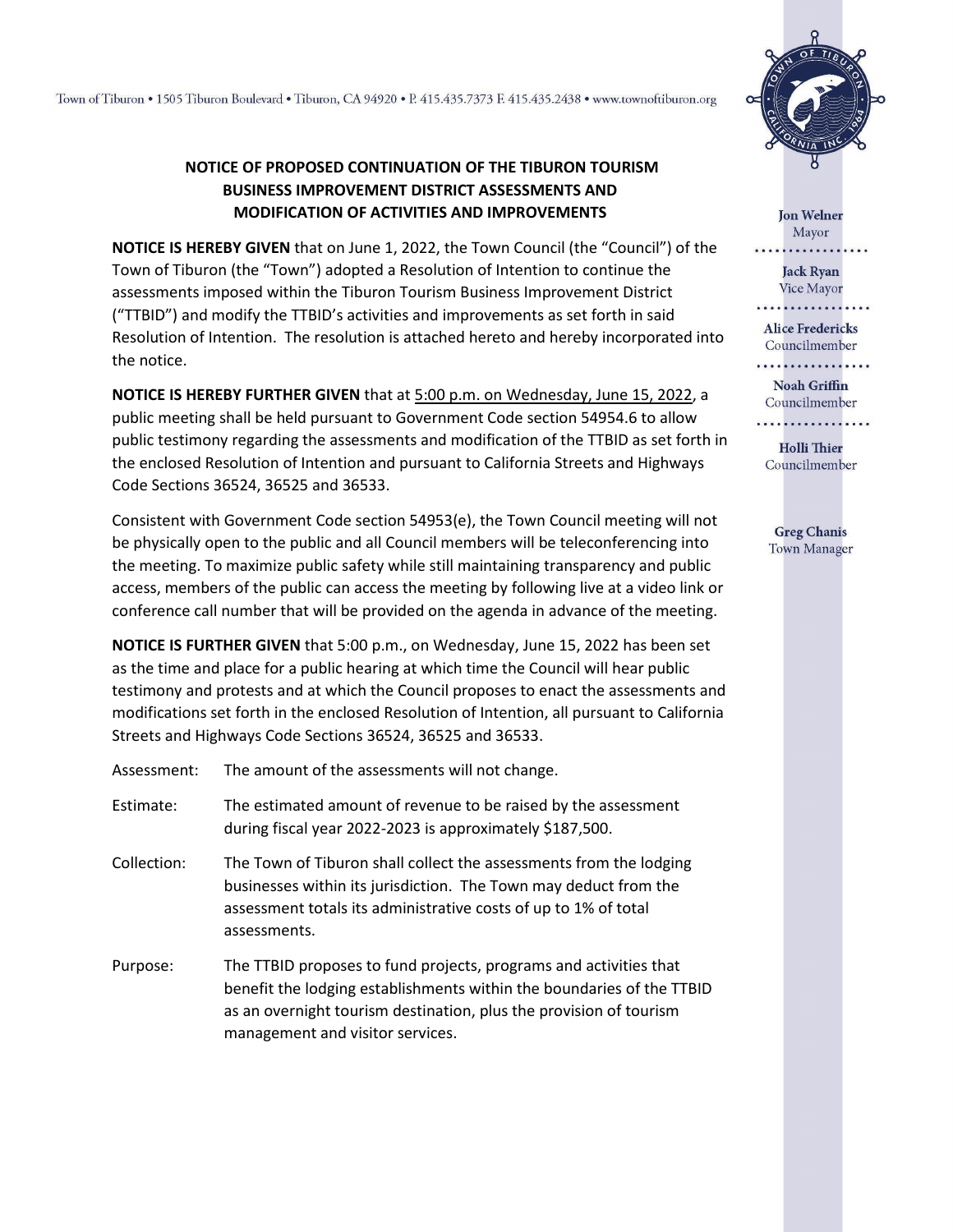Town of Tiburon . 1505 Tiburon Boulevard . Tiburon, CA 94920 . P. 415.435.7373 F. 415.435.2438 . www.townoftiburon.org

Protest: Upon receipt by the Council of written petitions of the owners of lodging businesses in the area who would pay 50 percent or more of the annual assessments levied, the assessment shall be abandoned.

Should you desire to mail a protest against this assessment, the address is:

Tiburon Town Council c/o Tiburon Town Clerk 1505 Tiburon Boulevard Tiburon, CA 94920 Email: [lstefani@townoftiburon.org](mailto:lstefani@townoftiburon.org)

Information: Should you desire additional information about this assessment, contact:

> Greg Chanis, Town Manager Town of Tiburon 1505 Tiburon Boulevard Tiburon, CA 94920 Email: [gchanis@townoftiburon.org](mailto:gchanis@townoftiburon.org)



**Jon Welner** Mayor

**Jack Ryan** Vice Mayor . . *. . . . . . . . . . . . . . .* 

**Alice Fredericks** Councilmember

. . . . . . . . . . . . . . . . .

**Noah Griffin** Councilmember . . . . . . . . . . . . . . . . .

**Holli Thier** Councilmember

**Greg Chanis** Town Manager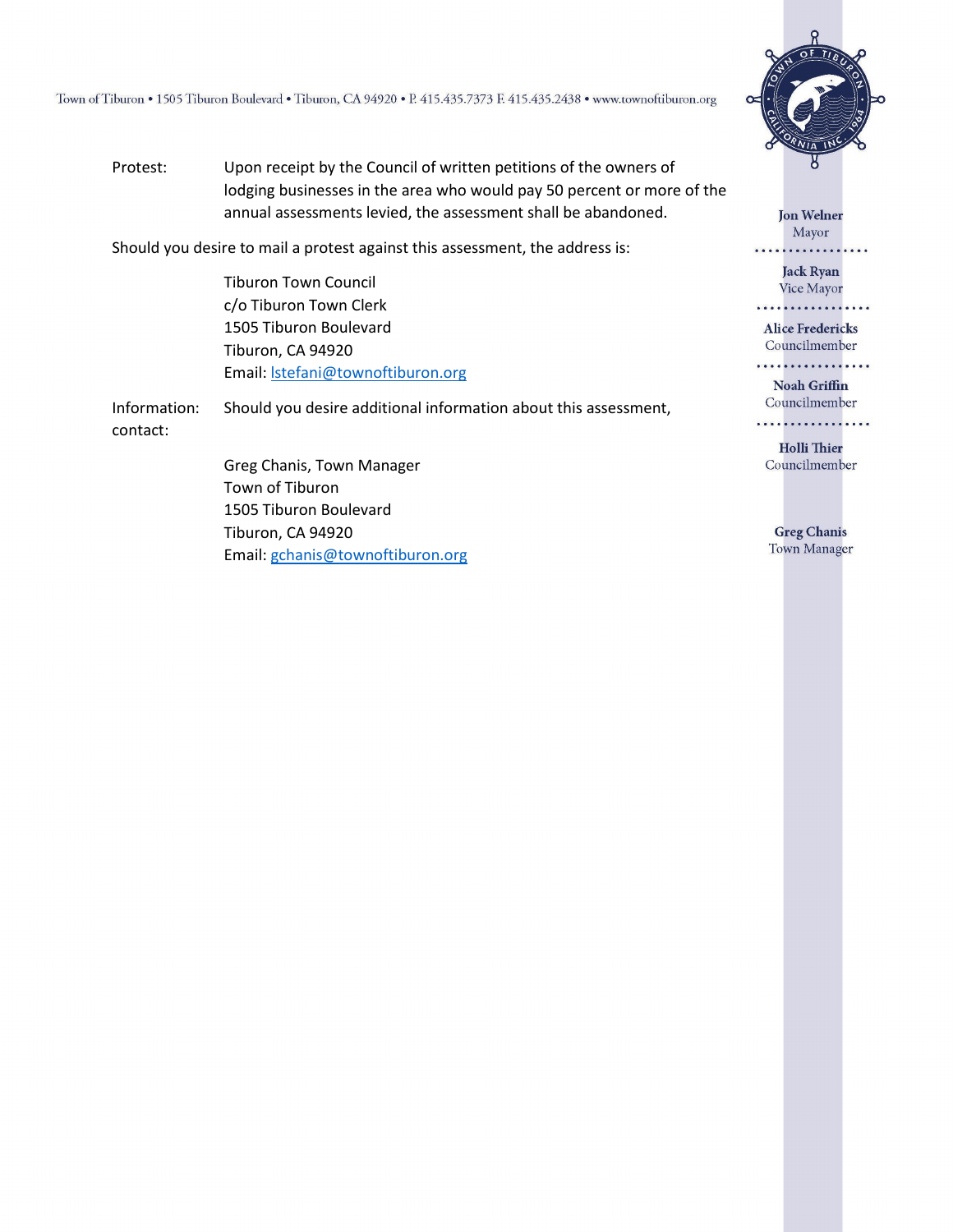## **RESOLUTION NO. 18-2022**

## **A RESOLUTION OF THE TOWN COUNCIL OF THE TOWN OF TIBURON APPROVING THE TTBID ADVISORY BOARD REPORT AND DECLARING ITS INTENTION TO LEVY AND COLLECT ASSESSMENTS ON LODGING ESTABLISHMENTS WITHIN THE TIBURON TOURISM BUSINESS IMPROVEMENT DISTRICT**

WHEREAS, the Parking and Business Improvement Area Law of 1989, Section 36500 et seq., authorizes cities to establish parking and business improvement areas for the purpose of promoting tourism; and

WHEREAS, in 2007, the Town formed the Tiburon Tourism Business Improvement District ("TTBID"), to levy a one percent (1 %) assessment on lodging establishments within the Town's borders; and

WHEREAS, in 2010, at the request of the Town's two lodging establishments, the Lodge at Tiburon and the Water's Edge Hotel ("collectively, "Town Hotels"), the Town increased the TTBID assessment to two percent (2%) and

WHEREAS, the TTBID Advisory Board ("Advisory Board") approved its annual report on August 12, 2020, which report sets forth the legally required program and budget information ("Annual Report").

NOW, THEREFORE, BE IT RESOLVED, that the Town Council of the Town of Tiburon does hereby resolves, determines, and finds as follows:

Section 1. The recitals set forth herein are true and correct.

Section 2. The Town Council hereby approves the Advisory Board Report and declares its intention to continue levying and collecting assessments within the Tiburon Tourism Business Improvement District ("TTBID"), whose boundaries are the Town's borders, during the 2022-2023 fiscal year;

Section 3. The Town will use the TTBID funds to finance and administer marketing programs to promote mid-week and off-season overnight lodging business, to promote the Town as an overnight tourism destination, and to fund projects, programs, and activities that benefit lodging establishments within the TTBID, including management and visitor services, all as set forth in this Resolution and the Advisory Board Report on file with the Town Clerk

Section 4. The assessment is proposed to be levied on all lodging establishments, existing and future, at a rate of 2% of gross room rental revenue. The assessment is proposed to be this percentage for the following reasons:

> a. An assessment based on percentage is most fair to lodging establishments because it will cost smaller, lower service level and perhaps more inexpensive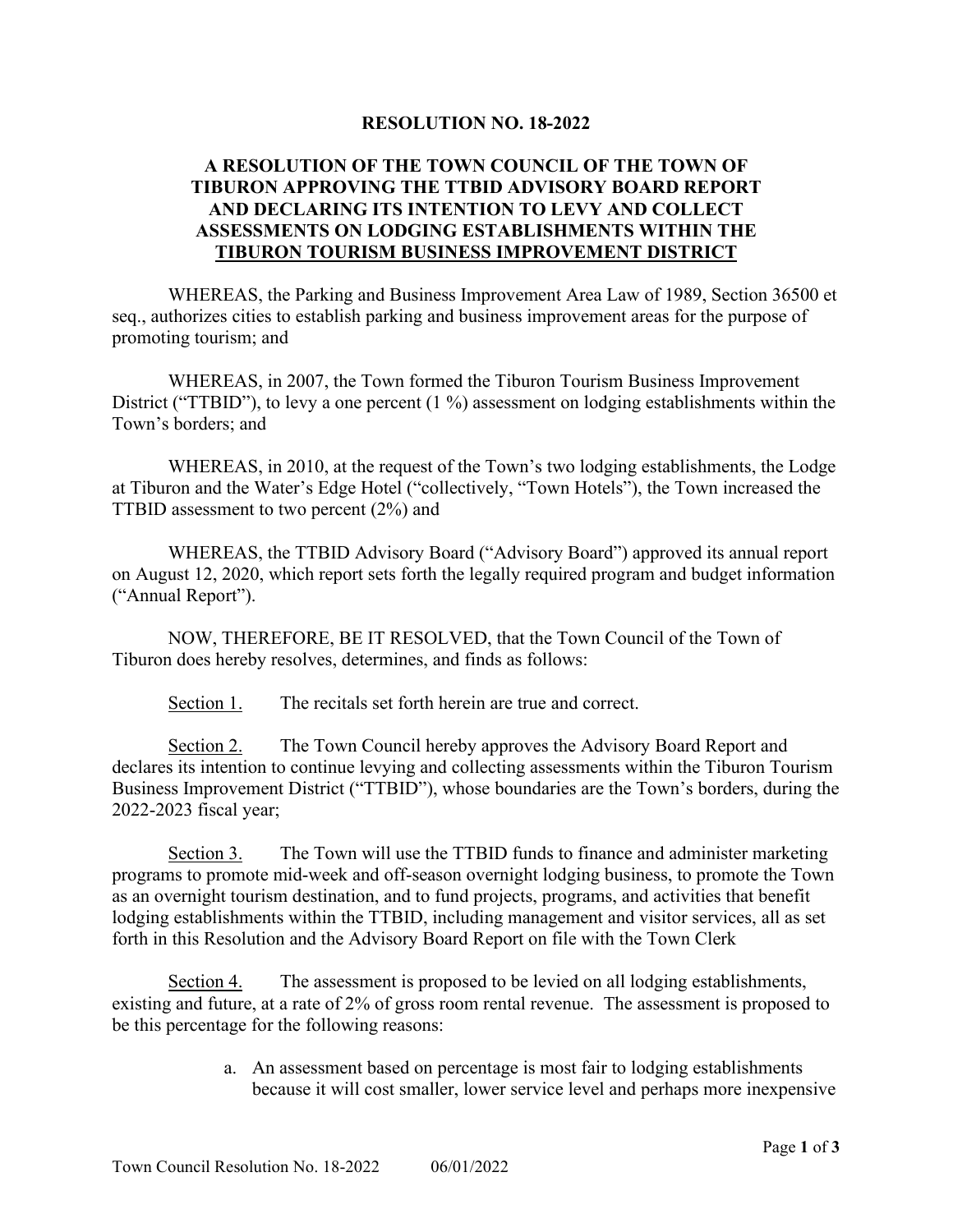lodging businesses less money than it will cost larger, perhaps higher service level and higher room rate lodging businesses.

- b. Benefits received by the assessed lodging businesses are likely to be proportional to their assessment, depending upon programs implemented.
- c. An assessment based on percentage will result in revenues that rise and fall in reflection of greater and lesser business in an overall up or down tourism market and world economy.
- d. An assessment based on percentage is direct, and easy to understand and calculate.

Section 5. New hotels within the boundaries will not be exempt from the levy of assessment pursuant to Section 36531.

Section 6. Except where funds are otherwise available, the lodging business assessment will be levied annually to pay for all improvements and activities within the TTBID, specifically lodging-related and visitor services. These include, but are not limited to, web-site construction and maintenance, highlighting the assessed hotels, providing visitor information to promote mid-week and off-season overnight lodging; Management/Alliances/Board of Directors; Research; Sales in Target Markets, and Administration & Personnel.

Section 7. The time and place for the public hearing on the proposed levy of assessments is set for **5:00 p.m. on June 15, 2022.** The public hearing will be conducted via Zoom.

Section 8. At the public hearing, the oral and written testimony of all interested persons for or against the levy of the TTBID or the extent of the TTBID area, the types of businesses to be assessed, or the furnishing of specified types of improvements or activities will be heard.

Section 9. Any interested party may make a written or oral protest against the TTBID or any aspect of thereof. However, in determining whether there is a majority protest against the TTBID, the Council will only count written protests from persons or entities that would be subject to the proposed assessment. A written protest may be withdrawn in writing at any time before the conclusion of the public hearing. Each written protest shall contain a written description of the lodging business in which the person signing the protest in interested, sufficient to identify the business and its address. If the person signing the protest is not shown on the official records of the County of Marin or Town of Tiburon as the owner of the lodging business, then the protest shall contain or be accompanied by written evidence that the person is the owner of the business. Any written protest as to the regularity or evidence of the proceedings shall be in writing and clearly state the irregularity or defect to which objection is made. Written protests should be mailed to the Town Clerk, 1505 Tiburon Boulevard, Tiburon CA 94920.

Section 10. If, at the conclusion of the public hearing on **June 15, 2022**, there are of